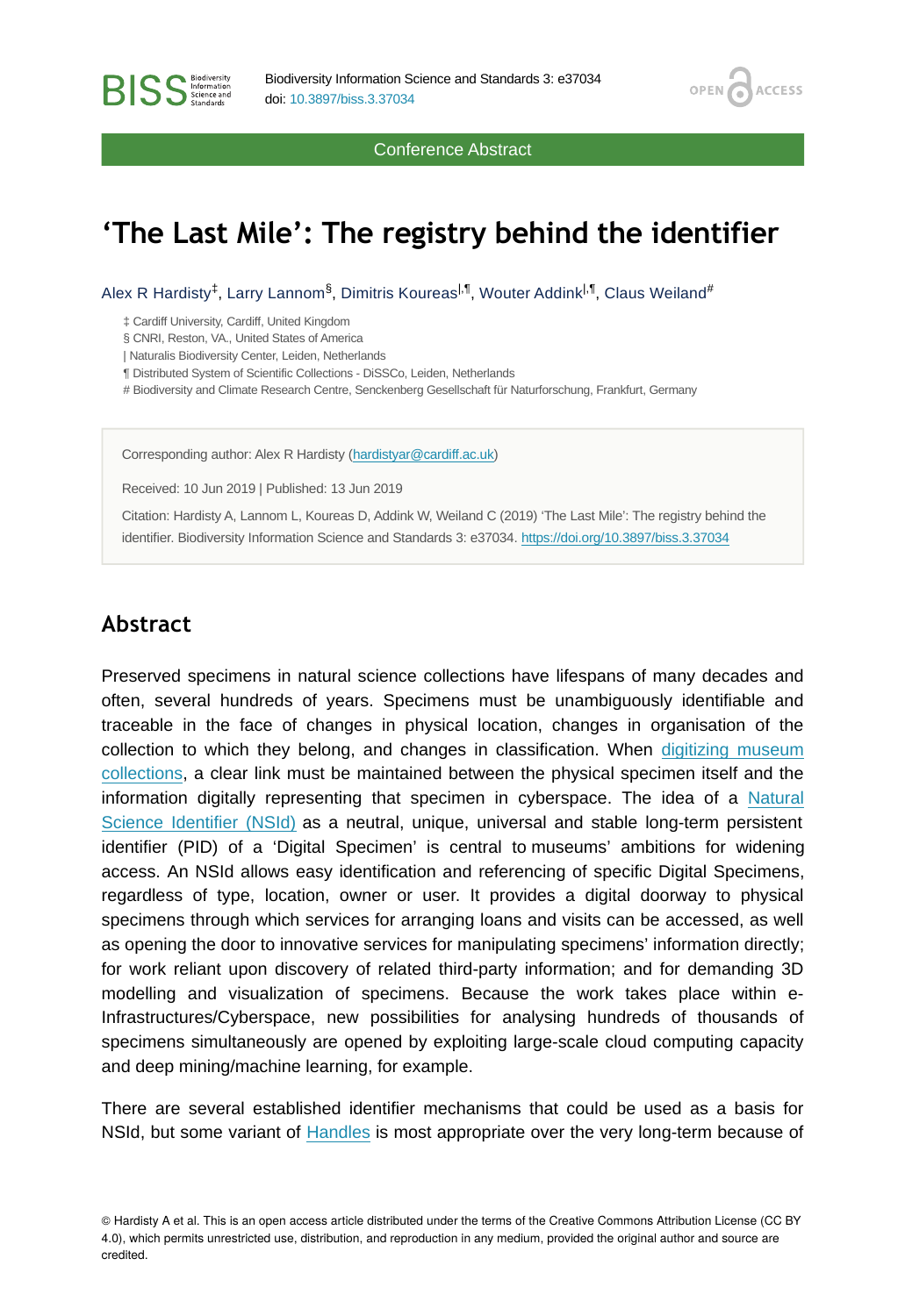their neutrality, resistance to change and sustainability. Adopted uses of the [Handle system](https://www.dona.net/handle-system) include identification of journal articles and datasets in education and research (using Digital Object Identifiers); film and television programme assets in the entertainment sector; financial derivatives; and for international shipping and construction.

Aside from being stable and sustained over time, an essential requirement of a global PID mechanism is independence from the museums/institutions assigning identifiers. NSIds are opaque insofar as no information can or should be inferred solely by inspecting the identifier. Stakeholders change, collections move, and organisations evolve, merge or disappear. Even designations and descriptions of specimens and collections can change. Information should only be revealed when the identifier is resolved via a neutral index.

One can debate the most appropriate instantiation of the Handle system but this is not useful. Relevance, ease of use and added-value of the supporting 'NSId Registry' (NSIdR) – the index of the different kinds of natural science object and their relations – are the decisive factors. This can be seen from the example of the [Entertainment Identifier](https://eidr.org/) [Registry \(EIDR\)](https://eidr.org/) founded by the major motion picture studios to create a reliable way to identify and track film and TV content distribution. Focus on the object model, promotional branding and value perception in the target user segment are the critical factors for success. Providing such a registry, seamlessly coupled to work practices and language of the professionals addresses the last mile challenge (Koureas et al. 2016).

From specimens, class characteristics, storage containers and collections, to specific identifications, images, naming, literature references and more, the NSIdR's triplehierarchy object model, rooted in OBO Foundry's [Biological Collections Ontology,](http://www.obofoundry.org/ontology/bco.html) is the key to persistently identifying, relating and indexing the entire range of collection objects of interest to scientists and others working in the bio and geo realms. The NSIdR 'knowledge graph', interoperable with other identifier schemes, supports novel first- and third-party value-add services such as arranging loans and visits, curation and annotation, and machine-learning for relationship discovery and pattern exploration.

# **Keywords**

persistent identifier, registry, Digital Object Architecture, handle

#### **Presenting author**

Alex R Hardisty

#### **Presented at**

Biodiversity\_Next 2019